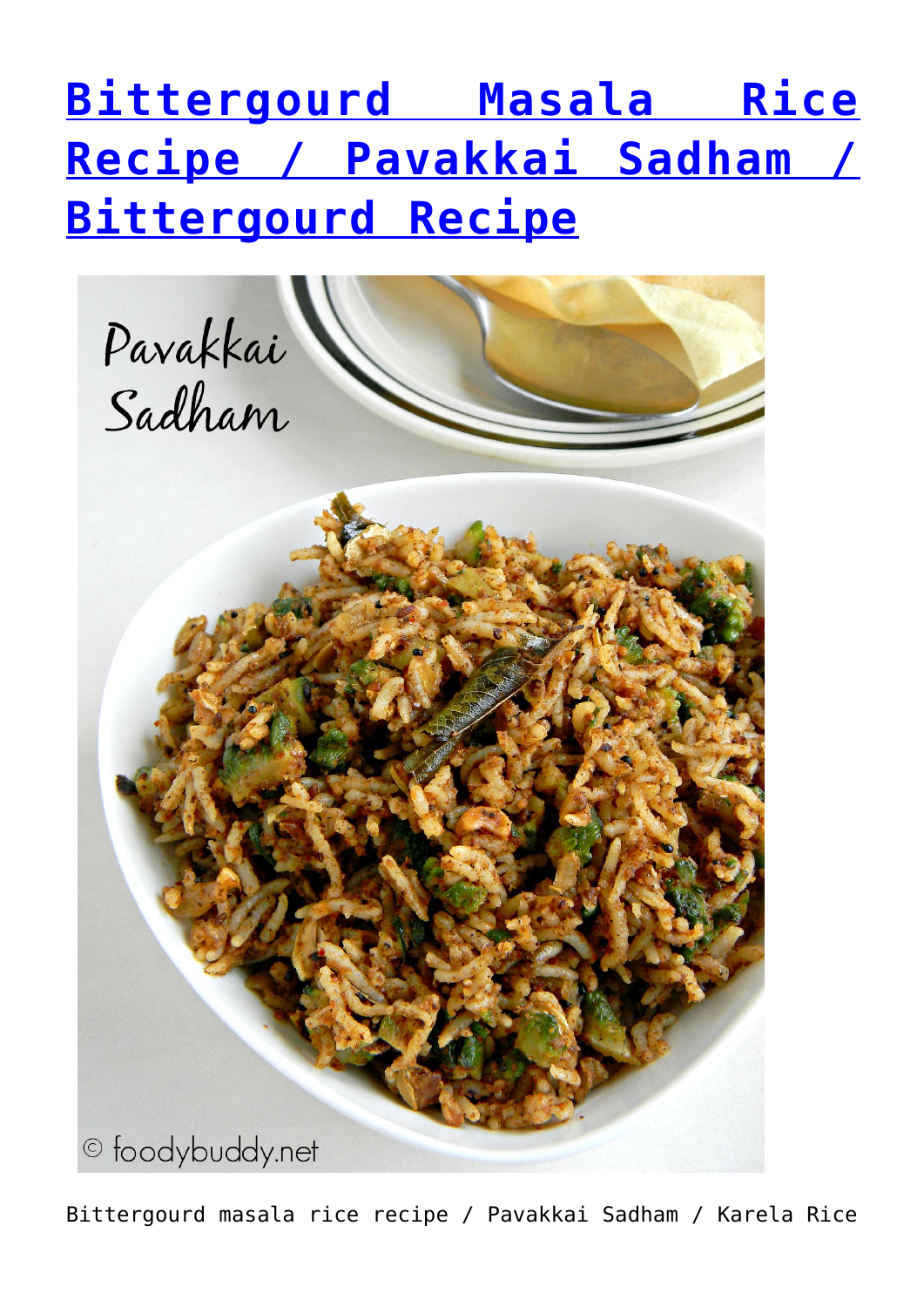is a simple and tasty one pot meal that can made very quickly. This rice is very flavorful because of spices added to it like coriander seeds, clove, cinnamon, cardamom, bengal gram, urad dal and red chilies. I love bittergourd so nowdays am trying lot of recipes with bittergourd. Bittergourd are very good for our health and it cures and prevents lot of diseases like respiratory disorders, cancer, diabetes, constipation, kidney diseases and heart diseases. Try to include bittergourd twice a month to stay healthy. If you are a bittergourd fan like me , you will love this rice for sure. You can also make this pavakkai sadham to pack for lunch box. Serve this bittergourd rice with appalam and [raita.](http://foodybuddy.net/2013/06/19/cucumber-raita-cucumber-yogurt-salad.html)

Also Check my other bittergourd recipes

- [Bittergourd 65](http://foodybuddy.net/2015/07/24/bittergourd-65-recipe-pavakkai-65-karela-65.html)
- [Bittergourd Stir Fry](http://foodybuddy.net/2013/02/01/pavakkai-bitter-gourd-melon-stir-fry.html)

## **How to make Bittergourd Masala Rice Recipe**

Bittergourd Masala Rice Recipe / Pavakkai Sadham / Bittergourd Recipe



Save [Print](http://foodybuddy.net/easyrecipe-print/3172-0/) Prep time 10 mins Cook time 20 mins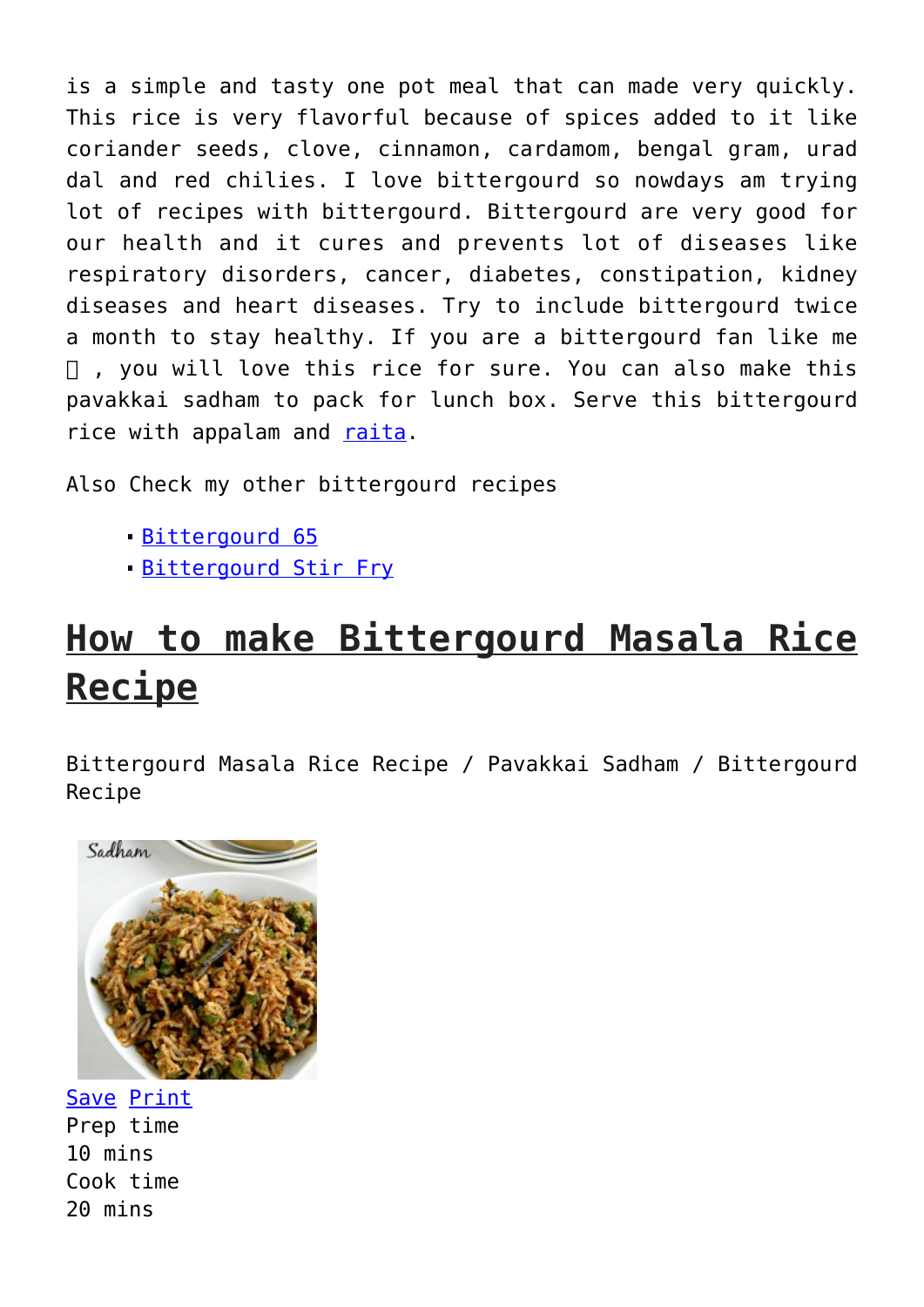Total time 30 mins Bittergourd masala rice / Pavakkai sadham / Karela Rice is a flavorful one pot meal. Serve this with raita and appalam. Author: Gayathri Ramanan Recipe type: lunch Cuisine: Indian Serves: 2 **Ingredients** 1 Cup of Cooked Basmati Rice 2 Bittergourds, Finely Chopped 1 Tsp of Oil 2 Tsp of Ghee 1 Tsp of Mustard Seeds 1 Tsp of Cumin Seeds (Jeera) Pinch of Asafoetida (Hing) Few Curry Leaves  $\frac{1}{8}$  Tsp of Turmeric Powder  $\frac{1}{2}$  Onion, Finely Chopped 2 Garlic Cloves, Finely Chopped Pinch of Sugar or Jaggery Salt to taste 1.5 Tsp of Lemon Juice or to taste To Roast and grind 2 Tsp of Coriander Seeds 2 Tsp of Chenna Dal (Bengal Gram) 2 Tsp of Urad Dal 3 Red Chilies 2 Tsp of Coconut (grated) 1 Clove 1 Cinnamon (medium) 1 Cardamom 5 Cashews

## Instructions

1. Heat a pan, dry roast all the ingredients listed under "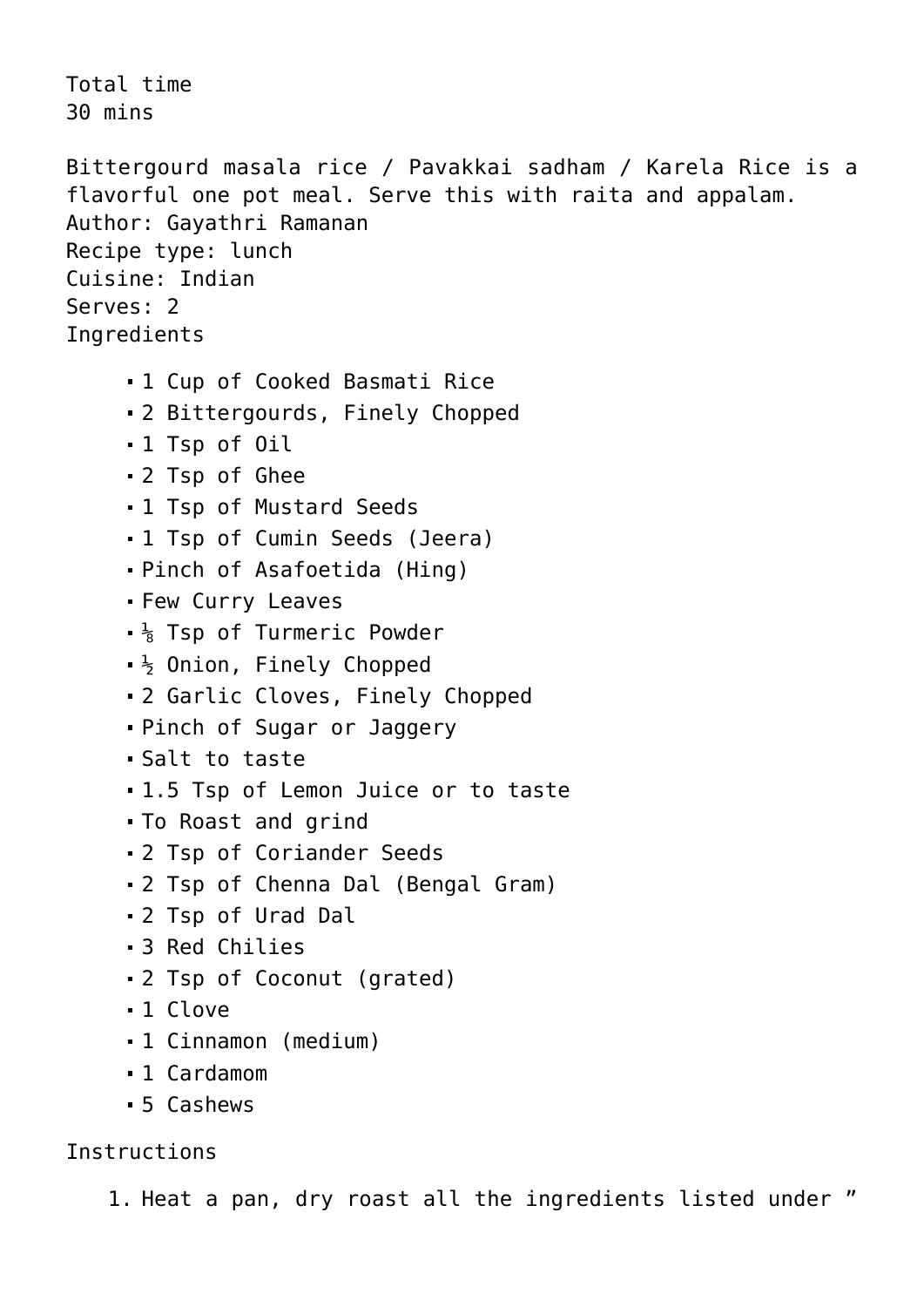to roast " until it turns golden brown. Cool it and grind it to a fine powder.

- 2. Heat a pan with oil and ghee, add mustard seeds, cumin, curry leaves and asafoetida, after it pops up, add onion and garlic, fry well until it turns golden brown.
- 3. Add bittergourd pieces and salt, fry well until it get cooked.
- 4. Add ground masala powder and turmeric powder, fry well with bittergourd, add little water, sugar and enough salt, mix well. Turn off the stove.
- 5. Add cooked rice, little oil and lemon juice, gently mix it with fork.
- 6. Hot, yummy bittergourd masala rice is ready.

Notes

You can also add a tsp of tamarind paste while cooking instead of lemon juice.

Add chopped peanuts in the end while mixing.(optional)

Adding ghee gives a nice taste.

Do not break the rice while mixing